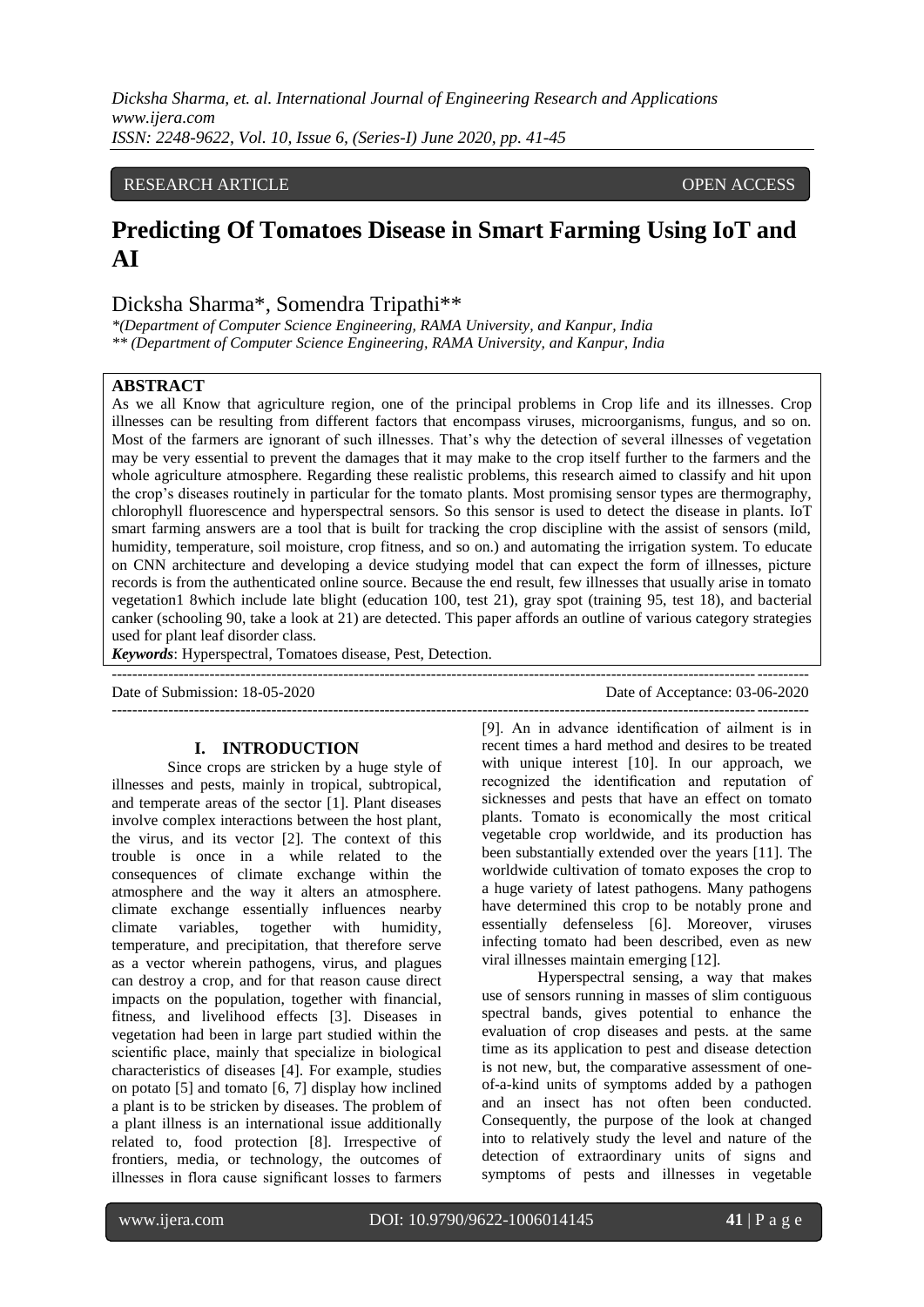vegetation using hyperspectral sensing. The precise targets have been: a) to check if the two signs and symptoms of pests and sicknesses of vegetable plants may be correctly detected by using hyperspectral sensing, b) to determine the quality spectral bands applicable to pest and disease detection, and c) to examine the spectral responses obtained from the symptoms of two special pests and disease .

#### **II. RELATED WORK**

The research on the use of faraway sensing for crop sickness evaluation commenced a long term in the past. For example, in the overdue Nineteen Twenties, aerial pictures became used in detecting cotton root rot [13]. Using infrared pictures changed into first said in determining the prevalence of sure cereal crop diseases [14]. In the early 1980s, [15] used aerial color infrared photography to discover root rot of cotton and wheat stem rust. In this research, airborne cameras have been used to record the meditated electromagnetic power on analog movies masking huge spectral bands. On the grounds that then, remote sensing technology has modified considerably. Satellite TV for pc-primarily based imaging sensors, geared up with stepped forward spatial, spectral, and radiometric resolutions, provide stronger capabilities over the ones of preceding structures.

Pathogens and pests can induce physiological stresses and bodily adjustments in plant life, such as chlorosis or yellowing (discount in plant pigment), necrosis (damage on cells), unusual boom, wilting, stunting, leaf curling, etc. [16]. Incidentally, those adjustments can modify the reflectance homes of flora. Within the seen portion of the electromagnetic spectrum (approx. 400nm to 700nm), the reflectance of inexperienced healthful plants is enormously low due to sturdy absorption by pigments (e.g. chlorophyll) in plant leaves. If there may be a discount in pigments due to pests or diseases, the reflectance on this spectral vicinity will grow. Vigier et al. [17] discovered that reflectance in<br>the purple wavelengths (e.g. 675–685nm) the purple wavelengths (e.g. 675–685nm) contributed the maximum inside the detection of sclerotinia stem rot infection in soybeans.

At about 700nm to 1300nm (i.e. the nearinfrared portion (NIR)), the reflection of healthful plants is significantly excessive. With a disease or pest that broken the leaves (e.g. mobile disintegrate), the general reflectance inside the NIR area is anticipated to decrease. Ausmus and Hilty [18], of their look at maize dwarf mosaic virus, concluded that the NIR wavelengths had been beneficial in reflectance studies of crop disease. On strain in tomatoes induced via past due to blight disorder, it turned into determined that the close to-infrared area, was much extra treasured than the visible range to hit upon disease [19]. In an extraordinary spectral region of the shortwave infrared (SWIR) variety (1300nm to 2500µm), the spectral homes of flowers are ruled via water absorption bands. Less water on leaves and canopies will boom reflectance on this area. Arpan et al. [20] noted the important thing position of the SWIR narrow bands inside the spectral discrimination of wholesome and diseased (orange rust) sugarcane plants.

Hyperspectral remote sensing increases our potential to as it should be map flowers attributes [21]. Snapshots received simultaneously in slender spectral bands can also permit the capture of precise plant attributes (e.g. foliar biochemical contents) formerly not viable with broadband sensors. Despite the fact that the broadband multispectral sensors can be useful in discriminating diseased and healthy vegetation, the high-quality outcomes for figuring out diseases have been received with hyperspectral statistics [22]. Thus, there are indications that the use of hyperspectral sensing may be treasured to disorder/pest detection and crop harm evaluation. Our gift observes aspired to make contributions to the frame of knowledge of the way spectral data may be applied to enhance crop sickness and pest assessment.

## **III. EXPERIMENTAL VALUES & DIFFERENTIATE TEST VALUES BY GRAPH**

The take a look at the region is located close to Toowoomba, Queensland, Australia. With a subtropical climate, the web website online is a part of a small-scale (approx. 0.25 ha) natural, a pesticide-free garden of various vegetable plants. The tomato plants have been affected by a fungal "early blight" sickness (Alternation solani), with signs characterized with the aid of yellowing senescence (chlorosis) and drying-off of the affected leaves (desk 1 and determine 1). Conversely, the eggplants exhibited skeletal interveinal damage on specifically older leaves that created irregularly fashioned "holes". The one's signs and symptoms had been a feature of leaf harm resulting from the 28-noticed ladybird (Epilachna vigintioctopunctata).outcomes got in the task are spoken to as.

|                        | Table1- Vegetable crops and pest and diseases in |  |  |  |  |  |  |
|------------------------|--------------------------------------------------|--|--|--|--|--|--|
| $\mathbf{f}$ the study |                                                  |  |  |  |  |  |  |

| the study        |              |                  |  |  |  |  |  |  |
|------------------|--------------|------------------|--|--|--|--|--|--|
| <b>Vegetable</b> | Disease/     | <b>Symptoms</b>  |  |  |  |  |  |  |
| Crop             | <b>Pest</b>  | (Visual)         |  |  |  |  |  |  |
| Solanum          | early blight | Drying-off<br>of |  |  |  |  |  |  |
| melongena        |              | affected leaves. |  |  |  |  |  |  |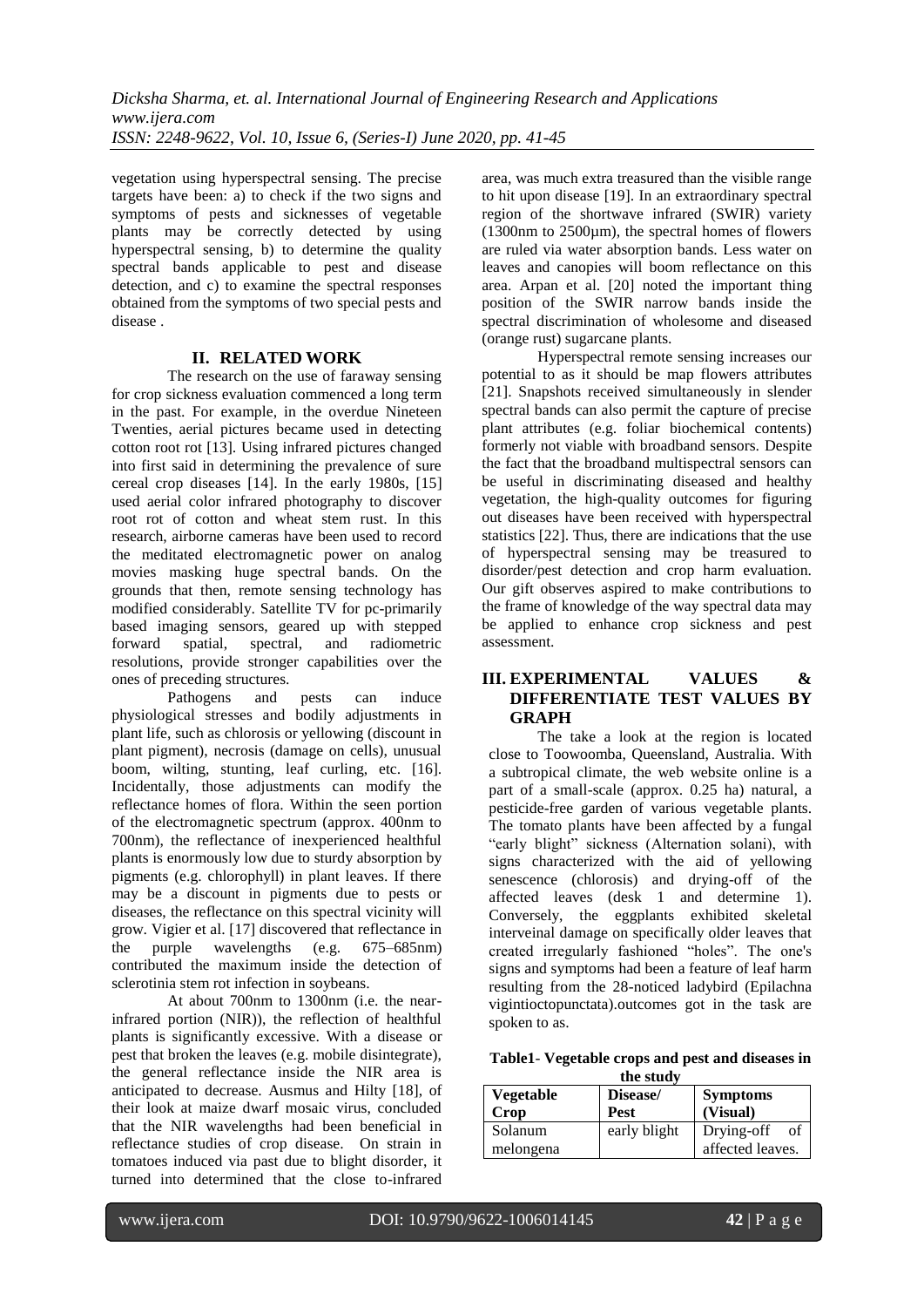*Dicksha Sharma, et. al. International Journal of Engineering Research and Applications www.ijera.com ISSN: 2248-9622, Vol. 10, Issue 6, (Series-I) June 2020, pp. 41-45*

| Lycopersicon<br>esculentum | 28-spotted<br>ladybird | Irregularly<br>shaped "holes"<br>on the leaves. |
|----------------------------|------------------------|-------------------------------------------------|
|----------------------------|------------------------|-------------------------------------------------|



igure 1. Leaf spot cause by the early blight fungus



**Figure 1:** Early blight fungus and Defoliation.



**Figure 2:** 28-spotted ladybirds.

#### **IV. DETECTION OF DISEASES**

Regarding the accuracy of the tool throughout education, its miles zero. Seventy-six MAP. The general accuracy of the device is found to be 89 % based totally on the plant village dataset. Gadget failure or predicting faux top-notch on the one's pix that has a similar pattern of diseases were prompted because of the dirt, insect waste together with a white moth, pest, and eggs.



**Figure 3:** Anthracnose (accuracy 25%)



**Figure 4:** Sclerotium rolfsii (accuracy 88%)



**Figure 5: Healthy Tomatoes.** 

## **V. DATA PRE-PROCESSING AND EVALUATION**

Graphical plots of the spectra have been tested to test for capability erroneous samples, in addition to to to begin with exploring the character and value of the differences between pattern measurements. "Noisy" bands (masking the spectral degrees 325-399nm, 1356 – 1480 nm, 1791 – 2021 nm and greater than 2396 nm) have been eliminated and therefore excluded from the evaluation.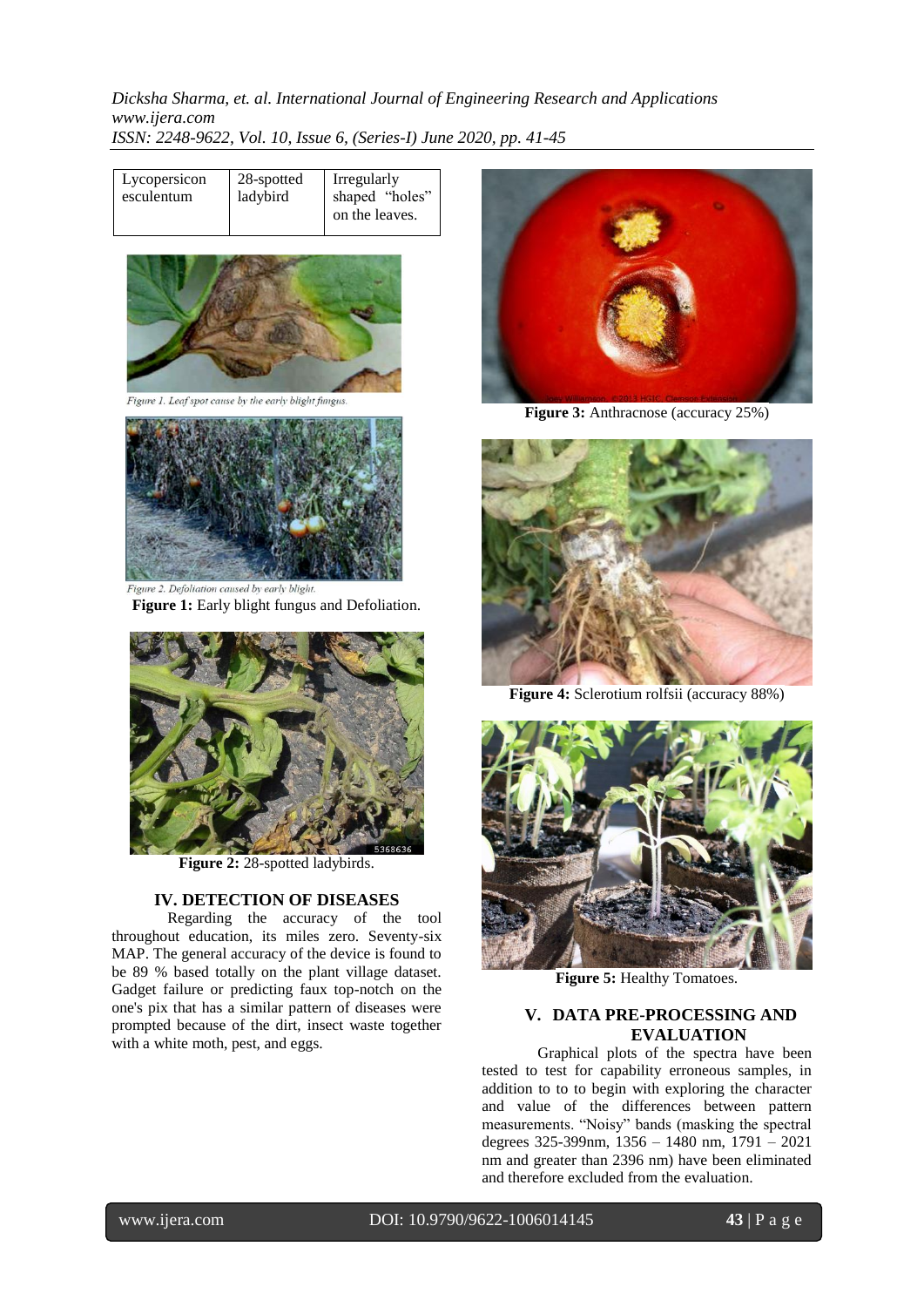To assess the predictive strength of the relationship between disorder incidence and reflectance statistics, a Partial Least Squares (PLS) Regression the use of Unscrambles 9.1 [23] software was applied. PLS regression is a bilinear modeling technique for pertaining to the variations in one or several response variables (Y-variables) to the variations 12 of several predictors (X-variables), with explanatory or predictive purposes [24]. Not like the classical a couple of regression techniques, PLS performs particularly properly whilst the various X-variables have a high correlation (that's frequently the case for hyperspectral records). Statistics in the original X-statistics is projected onto a small variety of underlying ("latent") variables called PLS components.

Other than the raw reflectance information, its first derivative was also calculated and analyzed the use of the entire move-validation (leave-one-out) approach. In the foundation manner the error of prediction (RMSEP) became calculated, which gave the dimension of the average difference between expected and measured response values. it can be interpreted because the average prediction errors, expressed inside the equal unit because of the authentic reaction cost [23]. The RMSEP values among datasets may be in comparison to determine which PLS regression version is better than others.

## **VI. DISCUSSION ON RESULT**

This observation confirmed that it's far feasible to locate the consequences of insect pests and disease in vegetable plants the use of hyperspectral measurements. One of a kind sets of pest and ailment signs and symptoms supplied wonderful units of diagnostic spectral areas. The maximum massive spectral bands for the tomato illness prediction corresponded to the reflectance crimson-facet, similarly to the seen area and part of near-infrared wavelengths. For the eggplant's insect infestation, the close to-infrared location will become recognized by the regression model to be as further excellent because of the pink-area in the prediction. But, the inclusion of the shortwave infrared bands as vast variables has indicated the impact of various contributing elements.

It turned into identified on this task that using a portable situation spectrometer can provide a method for immediate remark and digital recording of masses of plant samples in some hours of scouting via the fields. Blended with global Positioning systems (GPS) place facts accrued concurrently, place-stage maps can be created through spatial interpolation a number of the sampling factors. With the aid of developing spectral libraries of specific flora comprising a large form of wholesome and diseased crop spectra, such internet site-specific crop facts may be used automatically with numerous spectral-matching kind algorithms for automatic detection of ailment spots. More paintings are being accomplished to test exclusive analytical techniques (e.g. SIMCA) to confirm the effects acquired in this examination, in addition, to analyze the facts accrued from other vegetable plants with disorder severity ratings.

#### **REFERENCE**

- [1]. Fujita, E., Kawasaki, Y., Uga, H., Kagiwada, S., Iyatomi, H., 2016. Basic investigation on a robust and practical plant diagnostic system, in: 2016 15th IEEE International Conference on Machine Learning and Applications (ICMLA), IEEE. pp. 989–992.
- [2]. Howard, A.G., Zhu, M., Chen, B., Kalenichenko, D., Wang, W., Weyand, T., Andreetto, M., Adam, H., 2017. Mobilenets: Efficient convolutional neural networks for mobile vision applications. arXiv preprint arXiv:1704.04861 .
- [3]. Huang, G., Liu, Z., Van Der Maaten, L., Weinberger, K.Q., 2017. Densely connected convolutional networks, in: Proceedings of the IEEE conference on computer vision and pattern recognition, pp. 4700–4708.
- [4]. Jia, Y., Shelhamer, E., Donahue, J., Karayev, S., Long, J., Girshick, R., Guadarrama, S., Darrell, T., 2014. Caffe: Convolutional architecture for fast feature embedding, in: Proceedings of the 22nd ACM international conference on Multimedia, ACM. pp. 675– 678.
- [5]. Kawasaki, Y., Uga, H., Kagiwada, S., Iyatomi, H., 2015. Basic study of automated diagnosis of viral plant diseases using convolutional neural networks, in: International Symposium on Computing, Springer. pp. 638–645.
- [6]. Krizhevsky, A., Sutskever, I., Hinton, G.E., 2012. Imagenet classification with deep convolutional neural networks, in: Advances in neural information processing systems, pp. 1097–1105.
- [7]. Mohanty, S.P., Hughes, D.P., Salath´e, M., 2016. Using deep learning for image-based plant disease detection. Frontiers in plant science 7, 1419.
- [8]. Moriones,E.,Navas-Castillo,J.,2000. Tomatoyellowleafcurlvirus,anemergingvirusc omplexcausingepidemicsworldwide. Virusresearch 71, 123–134.
- [9]. Navas-Castillo, J., S´anchez-Campos, S., D´ıaz, J.A., S´aez-Alonso, E., Moriones, E., 1999. Tomato yellow leaf curl virus-is causes a novel disease of common bean and severe